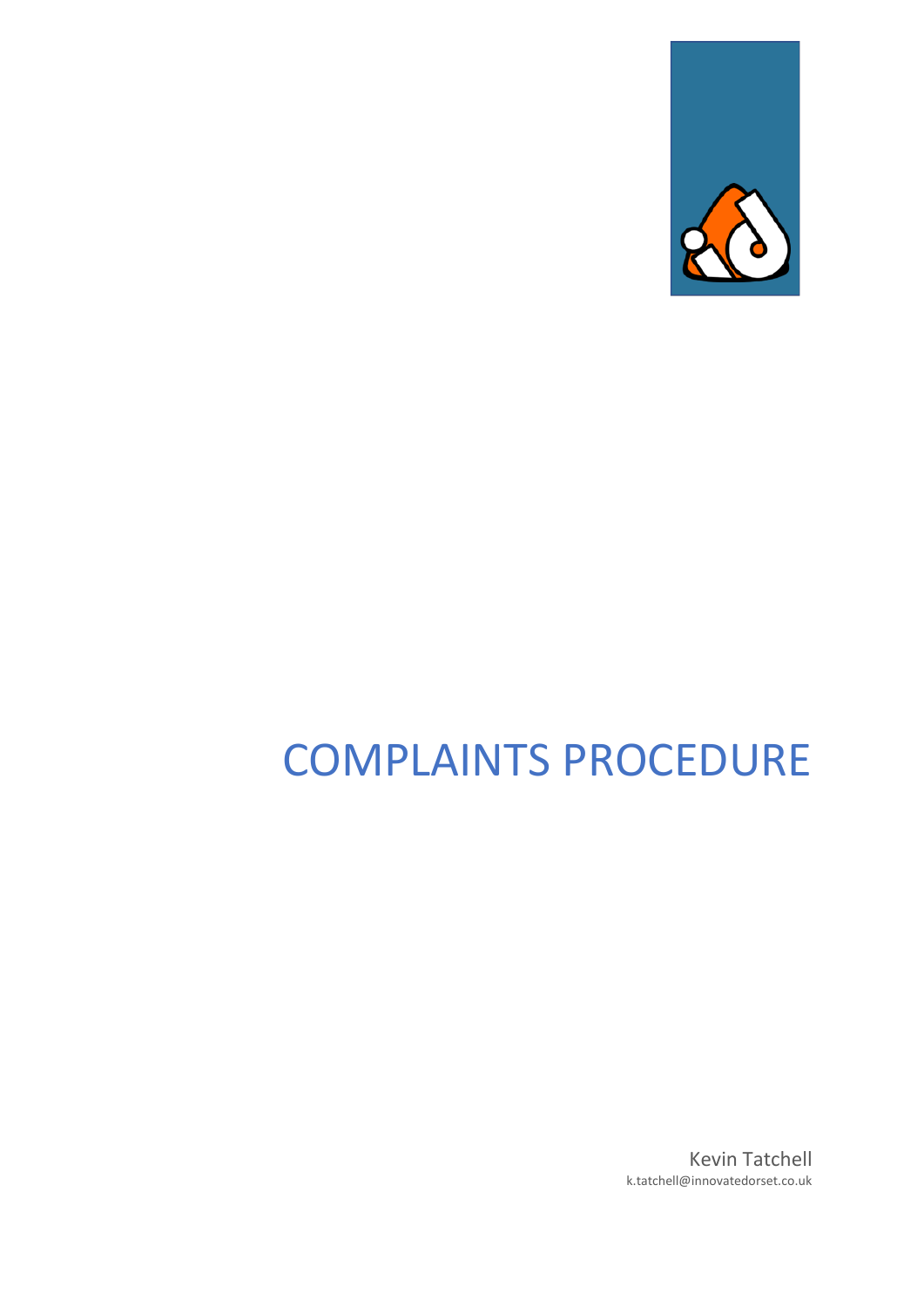*"Innovate Dorset aims to provide excellent services to all our clients, but occasionally things go wrong. Complaints help us to put things right and make sure the same mistake does not happen again. We welcome our clients' and Mentees' views and will use them to improve our services."*

### Complaint procedures

All complaints will be recorded and held on file.

Students: it is an obligation to follow up pupil complaints and to investigate specific allegations where they have been made. It is a necessity to keep a written record of questions asked and procedures followed when looking into a complaint. Any formal complaint relating to Innovate Dorset Ltd should be addressed to the company director, either in writing or in person.

Staff: these complaints may concern the specific behavior of a pupil or pupils or could be related to unprofessional conduct by colleagues. Once again there is a duty for all matters to be fully investigated and recorded. Staff contracts include a grievance procedure. Where a member of staff feels aggrieved with a senior management decision, he/she is encouraged to talk to a staff representative.

Parents: Innovate Dorset Ltd prides itself on the quality of the delivery and pastoral care provided to its pupils. However, if parents do have a complaint, they can expect it to be treated by Innovate Dorset Ltd in accordance with the following procedure.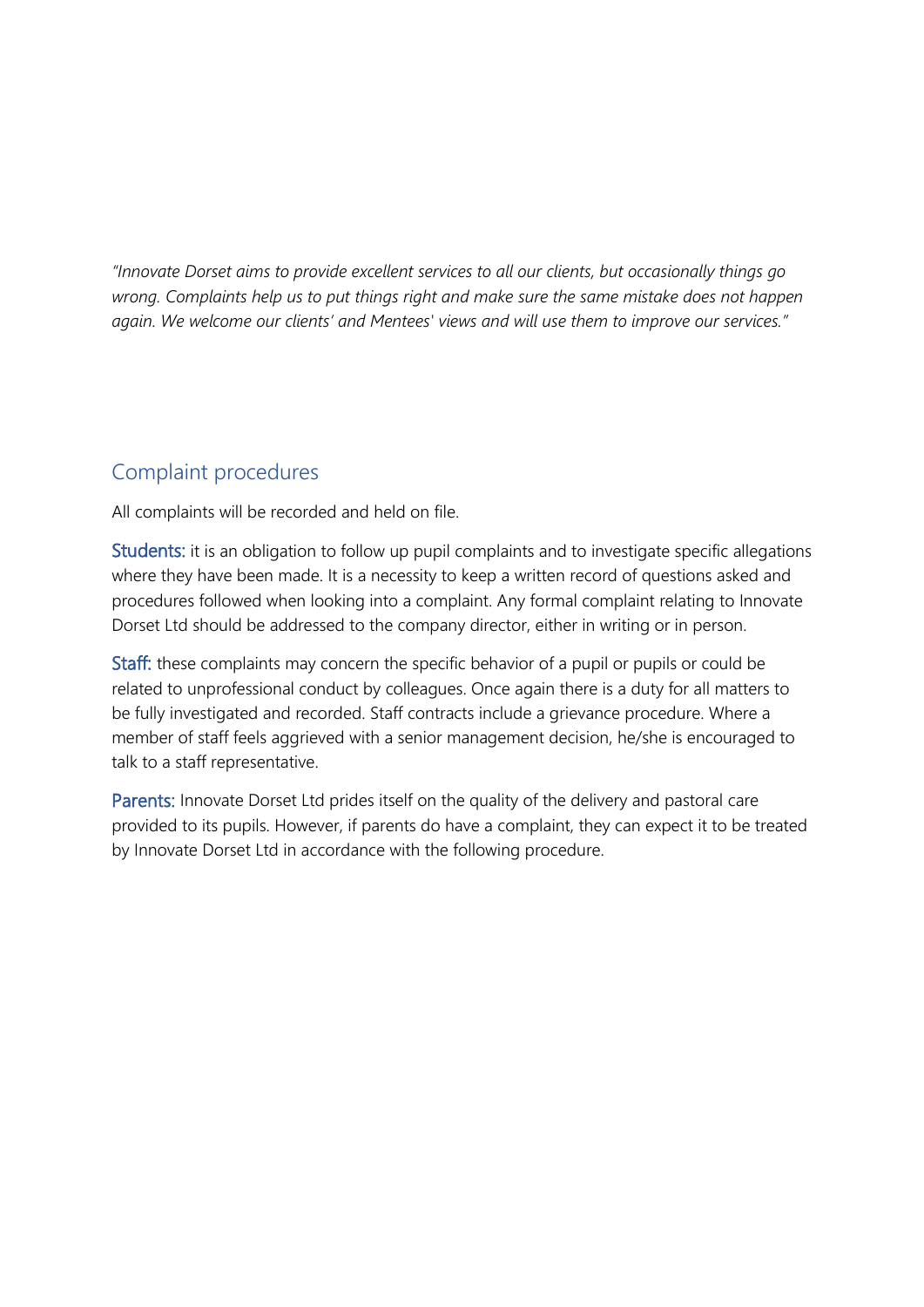## Procedure

#### Stage 1 – Informal resolution

it is hoped that most complaints and concerns will be resolved quickly and informally.

If parents have a complaint, they should normally contact a staff member. In many cases, the matter will be resolved straight away by this means to the parents' satisfaction. If the staff member cannot resolve the matter alone, it may be necessary for them to consult a member of SLT (Senior Leadership Team). The SLT member will then conduct a review of the informal complaint. A copy of the complaint form can be found in appendix 2. Or made via the company website - www.innovatedorset.co.uk/complaint

Staff will make a written record of all concerns and complaints and the date on which they were received. Should the matter not be resolved within three weeks or in the event that staff member and the parent fail to reach a satisfactory resolution, then parents will be advised to proceed with their complaint in accordance with stage 2 of this procedure. Please see the investigation template in appendix 3.

#### Stage 2 - formal resolution

If the complaint cannot be resolved on an informal basis, then the parents/school should put their complaint in writing to the company director. The company director, after considering the complaint, the appropriate course of action to take.

In most cases, the company director will meet the parents concerned, normally within four days of receiving the complaint, to discuss the matter. If possible, a resolution will be reached at this stage.

It may be necessary for the company director to carry out further investigations.

The company director will keep written records of all meetings and interviews held in relation to the complaint.

Once the company director is satisfied that, so far as is practicable, all of the relevant facts have been established, a decision will be made, and parents will be informed of this decision in writing.

The company director will also give reasons for his decision. Parents can be assured that all concerns and complaints will be treated seriously and confidentially. Correspondence, statements, and records will be kept confidential.

#### Record-keeping

All complaints will be recorded in a locked file in the company director's office. The date of the complaint, name of the complainant, nature of the complaint, and actions taken should be recorded within such a file. All correspondence, statements, and records relating to individual complaints are kept confidential.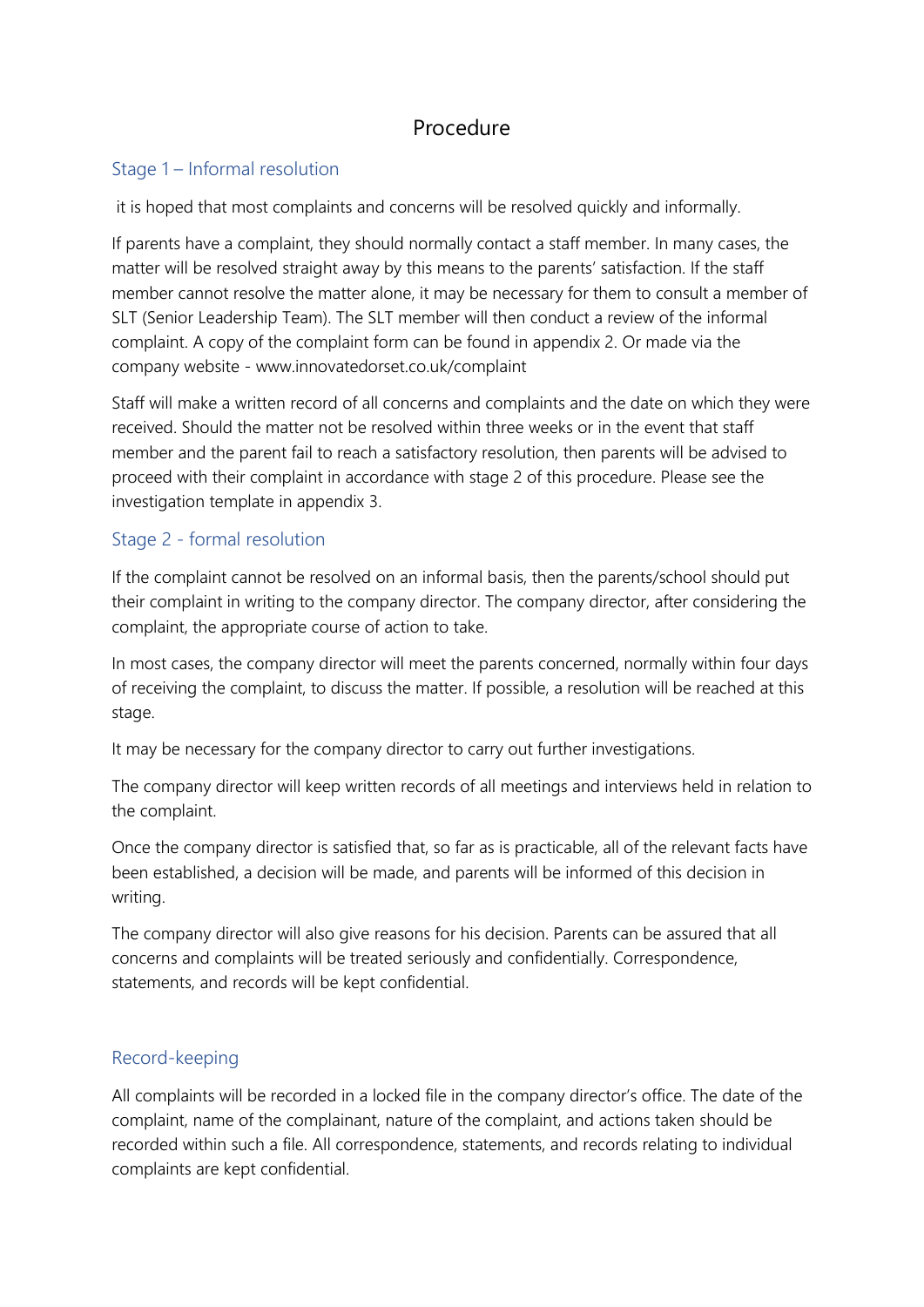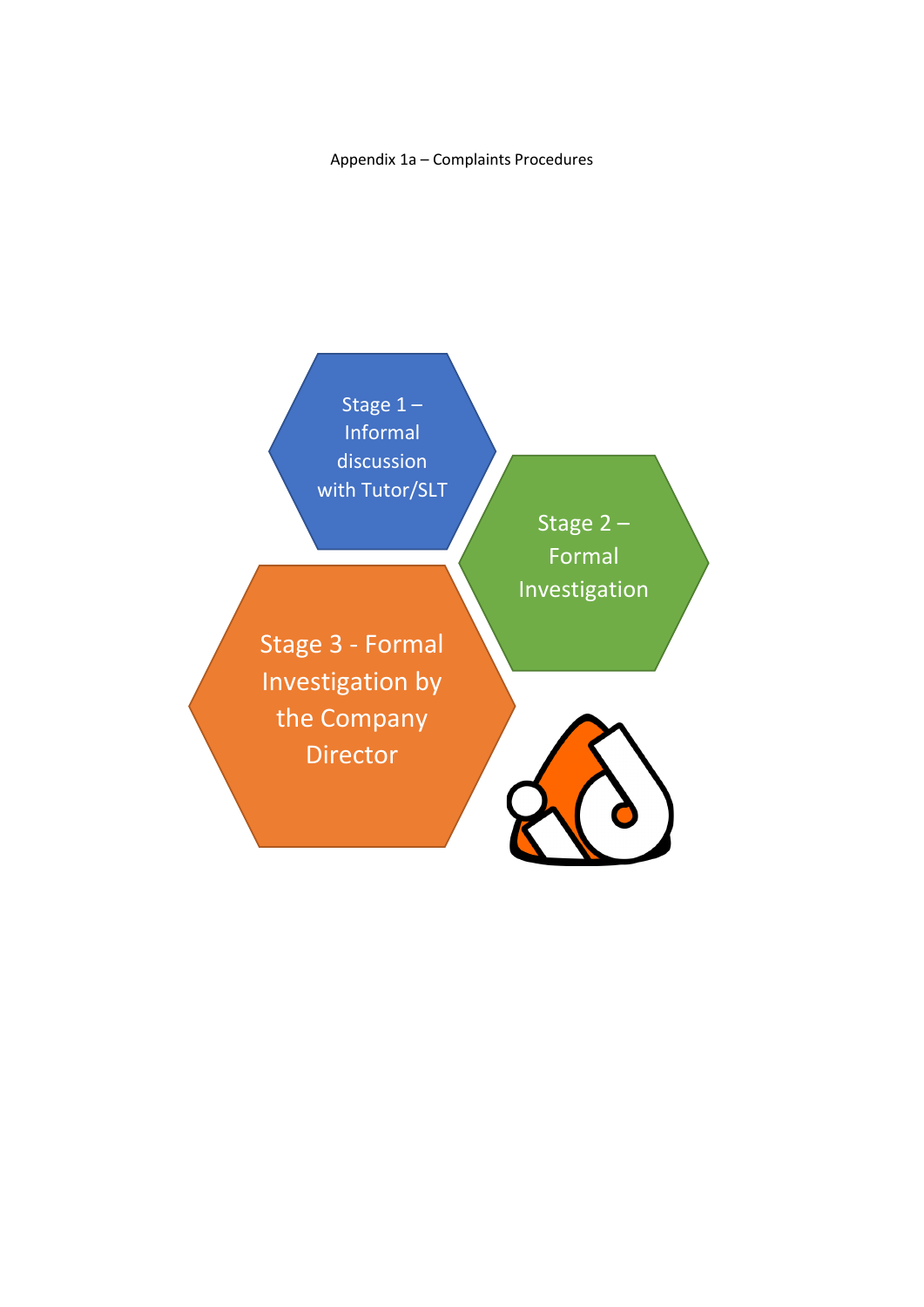

#### Appendix 2 – Complaint Form (paper)

| Your Name:                                                                                                          | Young Person Name:                                                                                                            |  |
|---------------------------------------------------------------------------------------------------------------------|-------------------------------------------------------------------------------------------------------------------------------|--|
| Relationship to Young Person:                                                                                       | Young Person Date of Birth:                                                                                                   |  |
| Address and Post Code:                                                                                              | Daytime Number:                                                                                                               |  |
|                                                                                                                     | Evening Number:                                                                                                               |  |
| Full details of the complaint (including the names of all persons involved and the dates of incidents referred to): |                                                                                                                               |  |
|                                                                                                                     |                                                                                                                               |  |
|                                                                                                                     |                                                                                                                               |  |
|                                                                                                                     |                                                                                                                               |  |
|                                                                                                                     |                                                                                                                               |  |
|                                                                                                                     |                                                                                                                               |  |
|                                                                                                                     | What action, if any, have you already taken to try and resolve your complaint (for example, who did you speak to and what was |  |
| the response)?                                                                                                      |                                                                                                                               |  |
|                                                                                                                     |                                                                                                                               |  |
|                                                                                                                     |                                                                                                                               |  |
|                                                                                                                     |                                                                                                                               |  |
| What actions do you feel might resolve the problem at this stage?                                                   |                                                                                                                               |  |
|                                                                                                                     |                                                                                                                               |  |
|                                                                                                                     |                                                                                                                               |  |
|                                                                                                                     |                                                                                                                               |  |
| Are you attaching any paperwork? If so, please give details.                                                        |                                                                                                                               |  |
|                                                                                                                     |                                                                                                                               |  |
|                                                                                                                     |                                                                                                                               |  |
| Signature:                                                                                                          | Date:                                                                                                                         |  |
| Office use                                                                                                          |                                                                                                                               |  |
| Date of acknowledgment sent:                                                                                        |                                                                                                                               |  |
| Name of person complaint referred to:                                                                               |                                                                                                                               |  |
| Signature:                                                                                                          | Date:                                                                                                                         |  |
|                                                                                                                     |                                                                                                                               |  |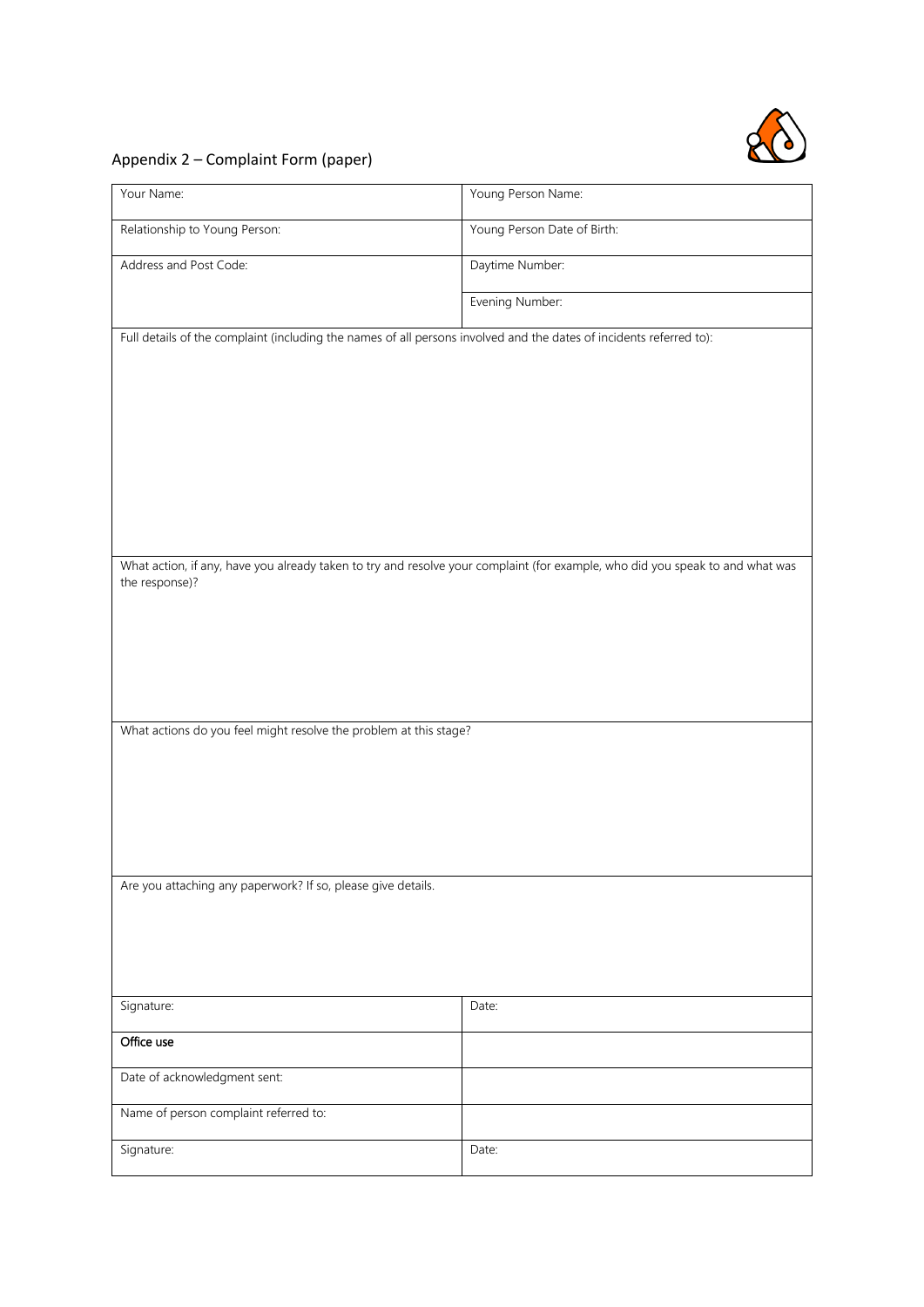

#### Appendix 3 - Investigation Report (paper form)

| Department:                 | Mentoring/Tutoring/Exam Centre/XLR8/Admin/Staff/Management/Other |
|-----------------------------|------------------------------------------------------------------|
| Concern Raised:             |                                                                  |
|                             |                                                                  |
|                             |                                                                  |
|                             |                                                                  |
|                             |                                                                  |
|                             |                                                                  |
|                             |                                                                  |
| Employee Involved           |                                                                  |
|                             |                                                                  |
|                             |                                                                  |
| Name of the complainant (if |                                                                  |
| appropriate)                |                                                                  |
| Investigator(s)             |                                                                  |
|                             |                                                                  |
| Background                  |                                                                  |
|                             |                                                                  |
|                             |                                                                  |
|                             |                                                                  |
|                             |                                                                  |
| Remit of the Investigation  |                                                                  |
|                             |                                                                  |
|                             |                                                                  |
|                             |                                                                  |
|                             |                                                                  |
|                             |                                                                  |
| Witnesses                   |                                                                  |
|                             |                                                                  |
|                             |                                                                  |
|                             |                                                                  |
| Findings                    |                                                                  |
|                             |                                                                  |
|                             |                                                                  |
|                             |                                                                  |
|                             |                                                                  |
|                             |                                                                  |
|                             |                                                                  |
|                             |                                                                  |
| Conclusions                 |                                                                  |
|                             |                                                                  |
|                             |                                                                  |
|                             |                                                                  |
|                             |                                                                  |
|                             |                                                                  |
|                             |                                                                  |